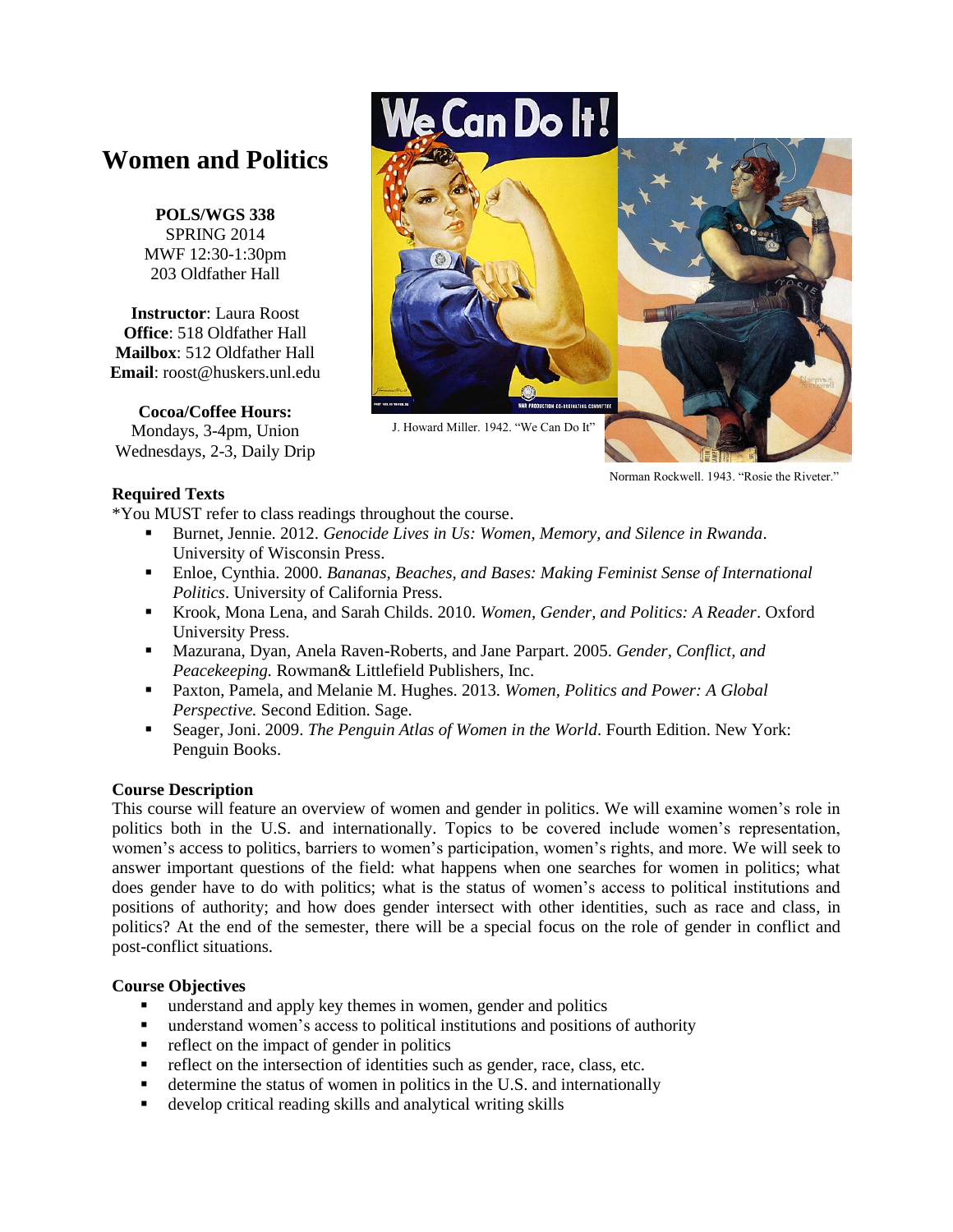#### **Grading and Course Requirements**

| 10%                                         | <b>Quality of Class Involvement</b>                                     |                     |             |  |  |
|---------------------------------------------|-------------------------------------------------------------------------|---------------------|-------------|--|--|
| 20 %                                        | Analytical Responses (2 at 10% each; deadlines: 24 Feb, 14 Apr)         |                     |             |  |  |
| 35%                                         | Paper (Proposal due 12 Feb; Optional Draft due 2 Apr; Paper Due 28 Apr) |                     |             |  |  |
| 15%                                         | Mid-Term Examination (3 March)                                          |                     |             |  |  |
| 20%                                         | Final Examination (5 May)                                               |                     |             |  |  |
| The grading scale is as follows: $A+ = >98$ |                                                                         | $B - 80 - 82$       | $D = 63-66$ |  |  |
|                                             | $A = 93-97$                                                             | $C_{\pm} = 77 - 79$ | $D = 60-62$ |  |  |
|                                             | $A = 90-92$                                                             | $C = 73-76$         | $F = 59$    |  |  |
|                                             | $B+=87-89$                                                              | $C = 70-72$         |             |  |  |
|                                             | $B = 83 - 86$                                                           | $D+=67-69$          |             |  |  |

#### **Attendance Policy**

Discussion will help students engage with the ideas of this course. Due to this, class attendance is necessary. Excessive absence and tardiness will be reflected both in the kinds of grades you likely will receive on written work, quizzes (which cannot be made up) and – of course – in my evaluation of your class participation. **Missing seven classes (approximately 1/4 of the total number of classes) will result in automatic failure of the course**. If you miss class, with or without a legitimate excuse, you are responsible for getting lecture notes from a classmate. If you have questions about the material after looking over the notes, please stop by during my office hours or schedule an appointment with me. Makeup exams will not be given except in the event of a medical emergency. You will have the ability to make up the mid-term and final exam only with a University-approved excuse that is discussed with me prior to the date of the test.

#### **Quality of Class Involvement**

The success of each class meeting depends upon both your active involvement in class discussion and your arrival to class having carefully read the assigned readings. Class involvement is a significant portion of your grade. Involvement refers to both classroom participation and quizzes which are designed to confirm that students are reading. Good classroom participation includes coming to class prepared to discuss the material after having read it thoroughly. **You must be able to demonstrate that you have read and thought about the material for the day.** Students who participate less frequently but with more substance can earn higher participation grades than those who speak every day and do not substantially contribute to the course. Notes will prove most helpful to facilitating your discussion, especially if you write down key arguments, supporting arguments for those key arguments, and your own questions, comments and responses to the readings. **Be sure to ground your discussion in the readings.** You will be expected to participate respectfully. If your behavior during class is inappropriate or distracting your participation grade will suffer. In this course we will discuss controversial ideas on all ranges of the political spectrum. This is done to help improve comprehension of the texts. Everyone should feel free to experiment with their ideas and be prepared to constructively engage the ideas of others, remembering that the discussion needs to be about the arguments and ideas. Our class discussions demand tolerance, respectful listening, and civility.

- Reading and Remembering:<http://www.canberra.edu.au/studyskills/learning/reading>
- Notetaking:<http://www.dartmouth.edu/~acskills/success/notes.html>

#### **Twitter**

To assist in our discussion, our class has a Twitter account that will broadcast questions to all followers several times a week. **You are required to create a Twitter account and follow @POLSWGS338.** To ensure that you don"t miss any of these broadcasts; I recommend that you download and install a desktop client like TweetDeck or Nambu, which will allow you to run on-going searches so that you"ll be able to follow the discussion as it happens. You are not required to respond to the questions, but you are encouraged to do so. Contributions to the discussion via Twitter are seen as a valuable class involvement.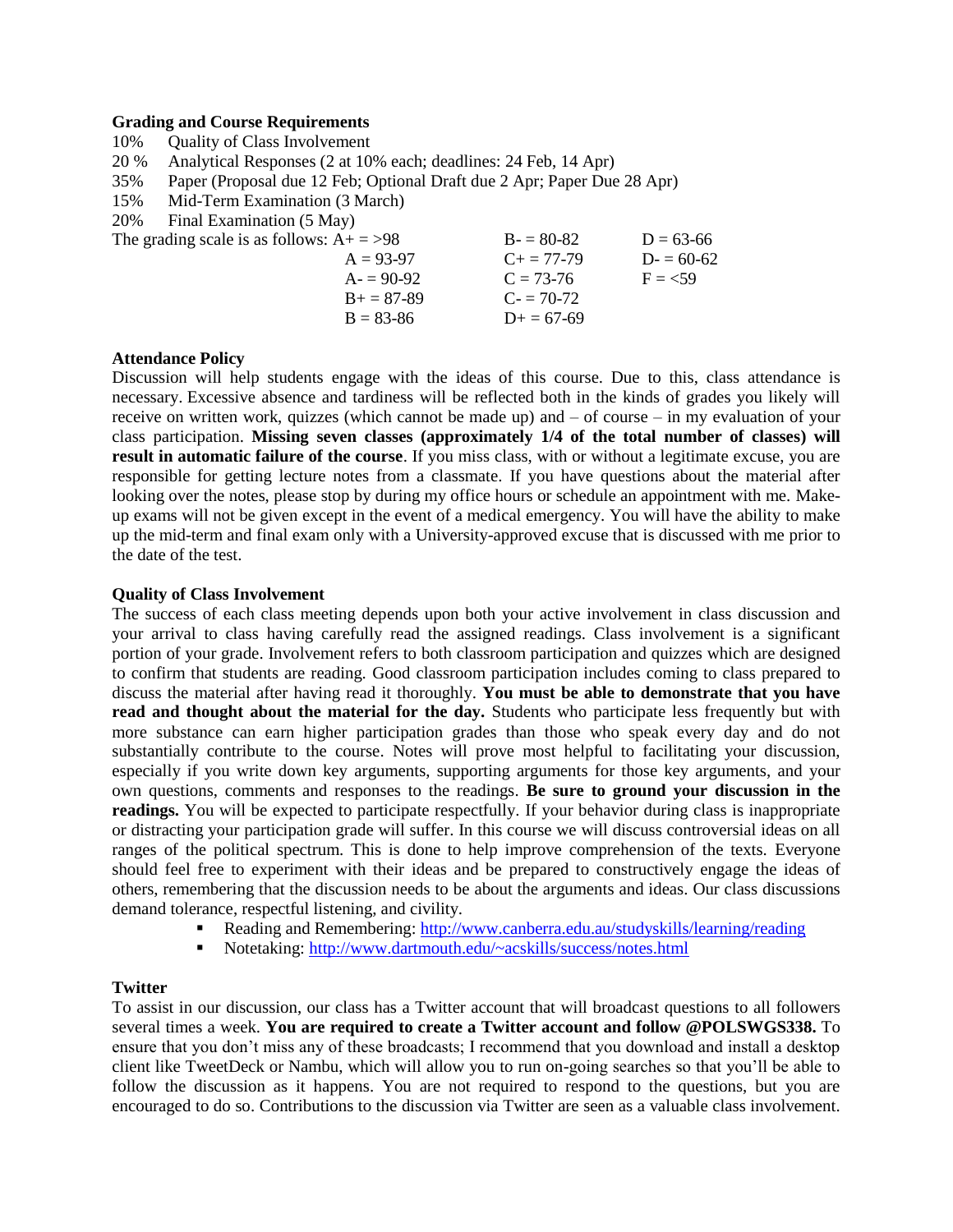In order to ensure that your contributions to the discussion can be seen and responded to by others, including myself, **make sure that you add the hashtag #pols338 to each relevant post** (which is then searchable). The course account will not follow you to ensure your Tweeting privacy. Nothing beyond following @POLSWGS338 is required.

#### **Current Political Affairs**

I expect that students in a course covering politics will read reputable newspapers throughout the week to keep abreast of political affairs. You may rotate between newspapers, but they must be of national or international repute. Appropriate newspapers include: *The New York Times*, *The Washington Post*, *Los Angeles Times*, *Chicago Tribune*, or *The Wall Street Journal*. For local newspapers, you may rotate between the *Lincoln Journal Star* and the *Omaha World Herald*, but keep in mind that a national newspaper should be read at least once a week. For news focused on women, you can look at [www.womensenews.org.](http://www.womensenews.org/)

#### **Analytical Response Papers (first by 24 Feb; second by 14 Apr)**

You will complete two analytical response papers. In each paper you will analyze and respond to a set of readings. This consists of identifying a key theme or issue brought up in the assigned readings, identifying the authors' arguments, stating your own, and analyzing the readings themselves to see where they provide evidence for your position and where they contradict your position. You will also analyze the merit of the authors" arguments to explain whether these are the best for the particular position taken by the author, why those agree or contradict your position, and to determine the quality of the evidence used to support the authors' arguments. You may also point out anything surprising in the reading. Each of the analytical response papers should be between three and four pages long (one inch margins, Times New Roman 12 point font, double spaced, no extra spaces between paragraphs, last name and page number on each page after the first, bibliography).

#### **Paper (April 28)**

Additional information will be distributed in class. This paper allows you to research a specific issue related to women, gender and politics. It also allows you to become knowledgeable of the advocacy groups connected to the topic, both for and against. In this paper you will need to do three things: explore the background of the issue; explore what women"s non-governmental organizations and political advocacy groups have said/done regarding the issue; and finally advocate (recommend) a specific policy in the issue based on course readings and your research. Topics can include domestic violence, health care policy for women, women and poverty, equal opportunity and affirmative action, lesbian rights, women in the workplace, women in education, women in the military, women in conflict situations, and women in post-conflict situations. You will have to select a particular issue under these categories, or you may select your own topic. I highly recommend working with the Writing Center and talking with me about your progress throughout the writing process.

- Oxford Dictionaries Better Writing[: http://oxforddictionaries.com/words/better-writing](http://oxforddictionaries.com/words/better-writing)
- Dr. Grammar:<http://www.drgrammar.org/>
- Purdue Online Writing Lab Grammar:<http://owl.english.purdue.edu/owl/section/1/5/>
- Quick and Dirty Tips Grammar Girl:<http://www.quickanddirtytips.com/grammar-girl>

#### **Submitting and Formatting Papers**

You must bring a printed copy of your major papers to class, AND submit an electronic version on Blackboard"s SafeAssign. You will find this link by clicking on "Assignments" and submitting your paper under the title of the assignment. Late papers will be penalized five percent each calendar day after the due date and time; however, late final papers will not be accepted after May 5, 2014. Paper must be formatted as follows:

1. one-inch margins

2. Times New Roman 12-point font double-spaced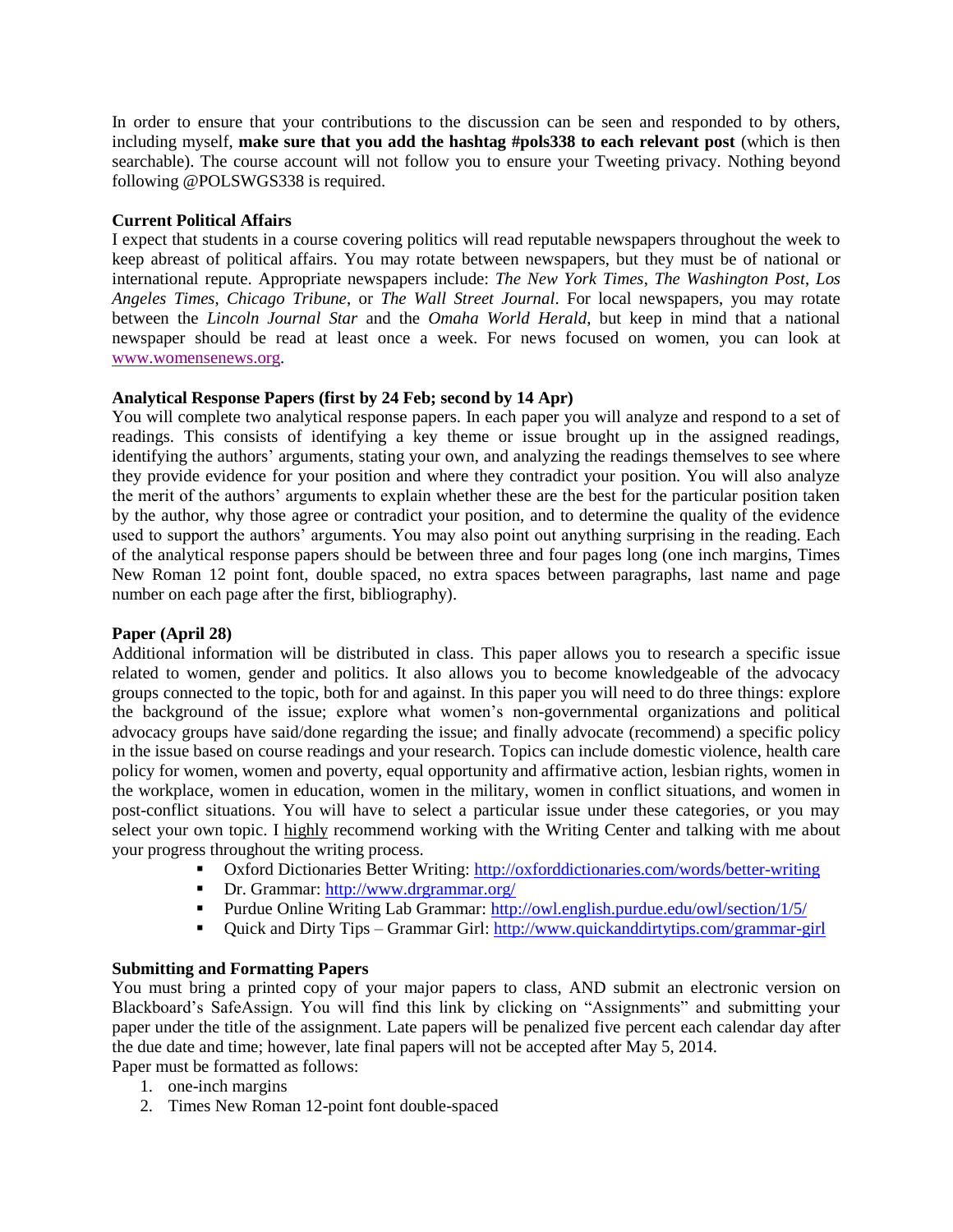- 3. no extra space between paragraphs
- 4. last name and page numbers on each page after the first
- 5. bibliography (note: Wikipedia and similar sites DO NOT count as appropriate sources)
- 6. APSA Citation Style for political science majors. All others MUST note citation style.

I will not grade the paper if these items are not a part of the submitted paper.

#### **Plagiarism / Academic Dishonesty**

Academic integrity is essential to teaching, learning, and research – in short, to the entire academic enterprise. You must provide appropriate citations whenever you incorporate someone else"s words or ideas into your text, you must put away any unauthorized material before taking quizzes or exams, and you may not turn in the same work for multiple classes. Copying material from another source (book, journal, another student) without proper acknowledging (see APSA guidelines, [http://citesource.trincoll.edu/apsa/apsa.html\)](http://citesource.trincoll.edu/apsa/apsa.html) is cheating. **These and other forms of academic dishonesty, such as falsification, fabrication, or plagiarism, may result in an automatic grade of F for the course no matter the quality of your other class work, and potential University disciplinary proceedings against the student for the violation of the UNL Code of Conduct.** If you have any questions about academic integrity, don"t hesitate to ask. The UNL Code of Conduct, particularly section 4.2 which deals with academic dishonesty, is available online at [http://stuafs.unl.edu/ja/code/index.shtml.](http://stuafs.unl.edu/ja/code/index.shtml) If you have **any** questions regarding proper citation or academic dishonesty please contact me.

- UNL Plagiarism and Citation:<http://unl.libguides.com/plagiarism>
- Plagiarism: What It Is and How to Avoid It: <http://www.unl.edu/gradstudies/current/plagiarism>
- Plagiarism Goblin Game: <http://www.lycoming.edu/library/instruction/tutorials/plagiarismGame.aspx>

# **Electronic Devices**

Cell phones, laptops, MP3 players, PDAs, PSPs, tablets, and all other electronic devices should be turned off and put away before class begins. If your cell phone rings during class, I reserve the right to deal with the infraction in a way that I deem appropriate. If you are awaiting an important telephone call, please set your phone to "vibrate" and then take the call outside of the classroom.

#### **Campus Resources**

- 1. Writing Center [http://www.unl.edu/writing/,](http://www.unl.edu/writing/) 402-472-8803, [writing@unl.edu](mailto:writing@unl.edu)
	- The Writing Center offers free one-with-one consulting on writing to all members of the UNL community. They can assist with brainstorming ideas, developing and sustaining an argument or positions, organization, citations, editing strategies and more. The Writing Center recommends bringing in any writing you have done already, your assignment sheet if working on a class assignment, and any feedback you"ve already received for the project.
	- ONLINE SCHEDULER: [http://unl.mywconline.com](http://unl.mywconline.com/)
- 2. Campus Libraries and Departmental Resource Centers
	- Women's Center Library
		- 340 Nebraska Union
		- 402-472-2597 ext. 3
		- Email: [wclibrary@unl.edu](mailto:wclibrary@unl.edu)
		- Website:<http://involved.unl.edu/womens-center>
	- **Women's and Gender Studies Program Library** 
		- 327 Seaton Hall (north building of the Selleck Quadrangle)
		- 402-472-9392
		- WGS Book Library and Video Library Lists available at:

<http://www.unl.edu/wgs/resources.shtml> (videos available for overnight rental only)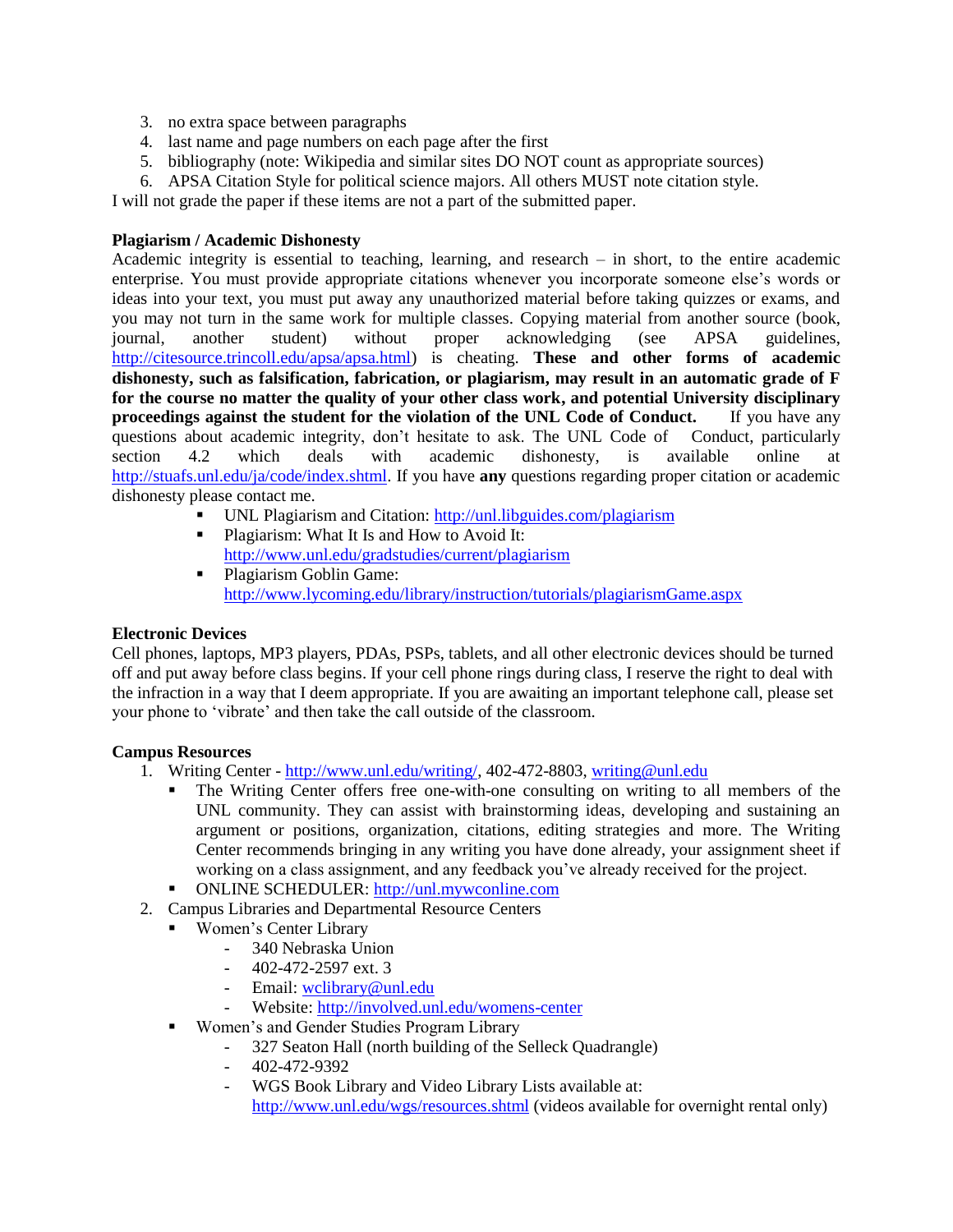- UNL Library Website [http://libraries.unl.edu](http://libraries.unl.edu/)
	- On this website is an instant message tool you can use to talk with UNL Librarians
	- Suping Lu (Political Science)[: slu1@unl.edu;](mailto:slu1@unl.edu) 225B Love; 402-472-3159
	- Charlene Maxey-Harris (WGS): [cmaxeyharris2@unl.edu;](mailto:cmaxeyharris2@unl.edu) 224D Love; 402-472-8700

3. Trigger Warning: some material we will cover in this class may be upsetting.

- UNL CAPS (Counseling and Psychological Services) <http://health.unl.edu/caps>
- UNL Victim Advocate <http://involved.unl.edu/gender/advocate.php>
	- Morgan: 402-472-0203, 340 Nebraska Union, [morgan@voicesofhopelincoln.org](mailto:morgan@voicesofhopelincoln.org)
- NDVSAC (Nebraska Domestic Violence and Sexual Assault Coalition) <http://ndvsac.org/>
- RAINN (Rape, Abuse, and Incest National Network) [www.rainn.org;](http://www.rainn.org/) 1-800-656-4673
- National Center for Post Traumatic Stress Disorder [http://www.ptsd.va.gov/;](http://www.ptsd.va.gov/) 802-296-6300
- National Center for Victims of Crime [www.victimsofcrime.org](http://www.victimsofcrime.org/)

#### **Students with Disabilities**

You are encouraged to contact me for a confidential discussion of your individual needs for academic accommodation. It is the policy of the University of Nebraska–Lincoln to provide flexible and individualized accommodation to students with documented disabilities that may affect their ability to fully participate in course activities or to meet course requirements. To take advantage of these accommodations, students must be registered with the Services for Students with Disabilities (SSD) office, at 132 Canfield Administration, 472-3787. For additional information visit the SSD website at [http://www.unl.edu/ssd/.](http://www.unl.edu/ssd/)

*\*The instructor may make changes to the syllabus and course calendar during the course. If this occurs, students will be notified in class, and the revised syllabus will be emailed to students and posted on blackboard*

| Date      | <b>Topic</b>     | <b>Reading</b>                                      | <b>Assignment</b> |
|-----------|------------------|-----------------------------------------------------|-------------------|
| Monday    | Introduction     |                                                     |                   |
| 13 Jan    |                  |                                                     |                   |
| Wednesday | Gender Makes the | Enloe, Chapter $1$ (p. 1-18)                        |                   |
| $15$ Jan  | World Go Round   | Atlas Maps 1, 2, 3                                  |                   |
|           |                  |                                                     |                   |
|           |                  | <b>OPTIONAL:</b> The Chewbacca Defense (Blackboard) |                   |
| Friday    |                  | Payton & Hughes, Chapter 1 (p. 1-30)                |                   |
| 17 Jan    |                  | Seneca Declaration of Sentiments (Blackboard)       |                   |
| Monday    |                  | MLK Day - NO CLASS                                  |                   |
| 20 Jan    |                  | UNL MLK Week Events: http://mlkweek.unl.edu         |                   |
| Wednesday | Women's          | Payton & Hughes, Chapter 2 (p. 31-65)               |                   |
| 22 Jan    | Suffrage         | Atlas Maps 35, 36, 37                               |                   |
| Friday    | The Struggle for | Paxton & Hughes, Chapter 3 (p. 66-99)               |                   |
| 24 Jan    | Representation   | Paxton & Hughes, Chapter 9 (p. 223-238)             |                   |
| Monday    |                  | Krook & Childs, Women and Social Movements:         |                   |
| 27 Jan    |                  | Beckwith; Baldez; Katzenstein (p. 29-54)            |                   |
| Wednesday |                  | Krook & Childs, Women and Social Movements:         |                   |
| 29 Jan    |                  | Stolovitch; Alvarez; Cunningham (p. 55-78)          |                   |
|           |                  | Atlas Maps 28, 29, 30, 31                           |                   |

#### **Course Calendar**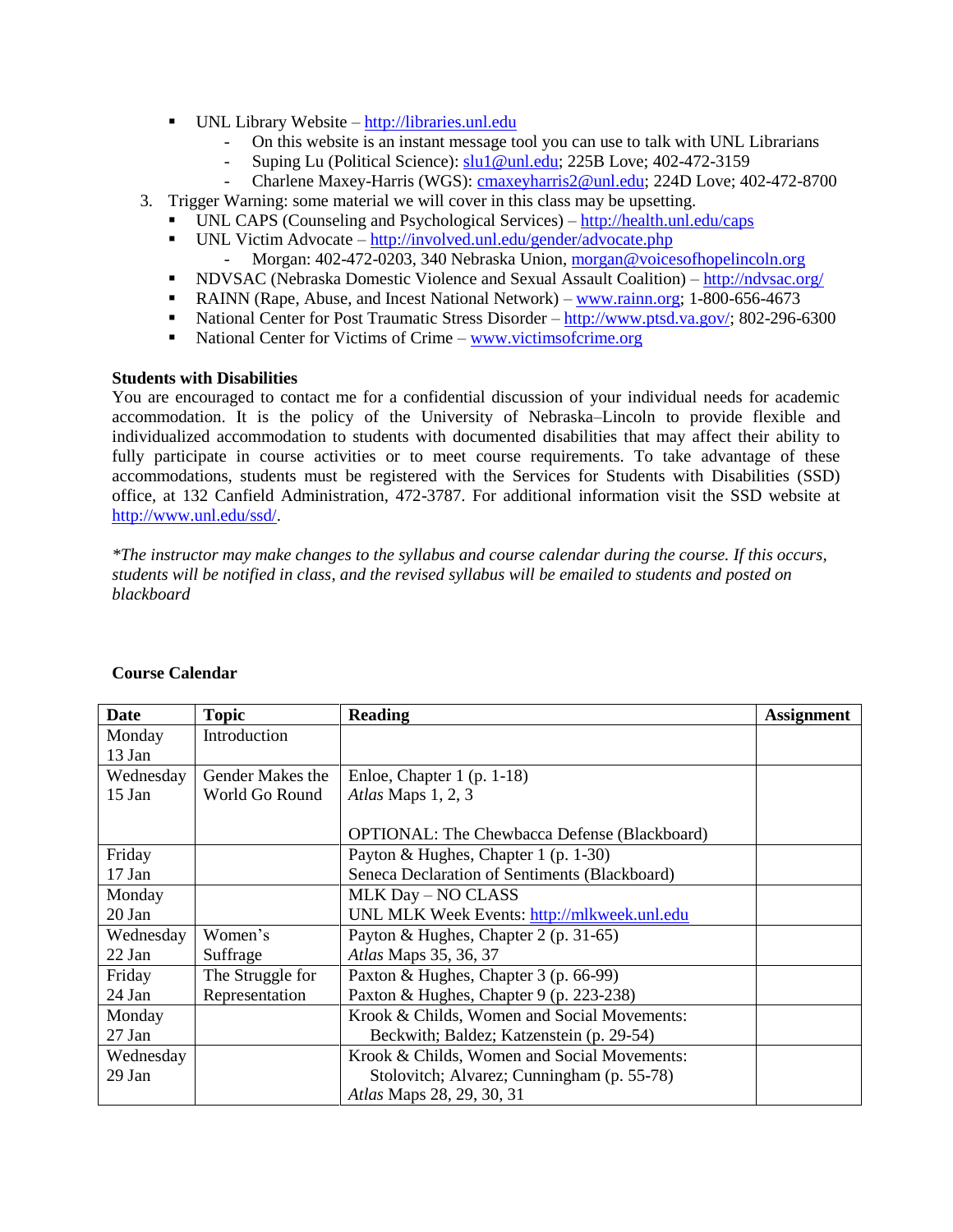| Friday              | Global Status of  | Paxton & Hughes, Chapter 10 (p. 239-273)              |                         |
|---------------------|-------------------|-------------------------------------------------------|-------------------------|
| 31 Jan              | Women in Politics | Paxton & Hughes, Chapter 11 (p. 274-285)              |                         |
| Monday              |                   | Paxton & Hughes, Chapter 12 (p. 286-304)              |                         |
| 3 Feb               |                   | Paxton & Hughes, Chapter 13 (p. 305-320)              |                         |
| Wednesday           |                   | Paxton & Hughes, Chapter 14 (p. 321-341)              |                         |
| 5 Feb               |                   | Paxton & Hughes, Chapter 15 (p. 342-359)              |                         |
|                     |                   | Atlas Maps 27, 32, 33, 34                             |                         |
| Friday              | Making Sense of   | Enloe, Chapter 2 (p. 19-41)                           |                         |
| 7 Feb               | Int'l Politics    | Enloe, Chapter 3 (p. 42-64)                           |                         |
| Monday              | Explaining        | Paxton & Hughes, Chapter 4 (p. 100-122)               |                         |
| 10 Feb              | Women in Politics | Paxton & Hughes, Chapter 5 (p. 123-137)               |                         |
| Wednesday           |                   | Paxton & Hughes, Chapter 7 (p. 183-197)               | Paper                   |
| 12 Feb              |                   | MacKinnon "Rape, Genocide, and Women's Human          | Proposal                |
|                     |                   | Rights" (Blackboard)                                  | Due                     |
|                     |                   | Atlas Maps 21, 22, 23                                 |                         |
| Friday              |                   | Paxton & Hughes, Chapter 6 (p. 138-182)               |                         |
| 14 Feb              |                   |                                                       |                         |
| Monday              |                   | Krook & Childs, Women and Political Parties: Freeman; |                         |
| 17 Feb              |                   | Sainsbury; Goetz (p. 89-115)                          |                         |
| Wednesday           |                   | Krook & Childs, Women, Gender and Elections:          |                         |
| 19 Feb              |                   | Inglehart and Norris; Caul; Dahlerup and Friedenvall  |                         |
|                     |                   | (p. 127-134, 159-166, 175-182)                        |                         |
|                     |                   | Atlas Maps 24, 25, 26                                 |                         |
| Friday              |                   | Krook & Childs, Women, Gender and Elections: Norris   |                         |
| 21 Feb              |                   | and Lovenduski; Fox and Lawless; Niven (p. 135-158)   |                         |
| Monday              |                   | Krook & Childs, Women, Gender and Political           | <b>First Analytical</b> |
| 24 Feb              |                   | Representation: Phillips; Young; Weldon               | Response                |
|                     |                   | (p. 185-200, 231-239)                                 | Paper Deadline          |
| Wednesday           |                   | Krook & Childs, Women Gender and Social Practices:    |                         |
| 26 Feb              |                   |                                                       |                         |
|                     |                   | Tamerius; Hawkesworth; Htun (p. 243-262, 267-276)     |                         |
|                     |                   | Atlas Maps 4, 5, 6                                    |                         |
| Friday              |                   | Krook & Childs, Women, Gender and the State: Kantola; |                         |
| 28 Feb              |                   | Chappell; Banaszak et al                              |                         |
|                     |                   | (p. 299-304, 313-318, 335-345)                        |                         |
|                     |                   |                                                       |                         |
|                     |                   | OPTIONAL Krook & Childs, MacKinnon (p. 293-298)       |                         |
|                     |                   |                                                       |                         |
| Monday              | <b>MIDTERM</b>    | <b>MIDTERM</b>                                        | Bring green             |
| 3 Mar               |                   |                                                       | or blue book            |
| Wednesday           | Making Sense of   | Enloe, Chapter 4 (p. 65-92)                           |                         |
| 5 Mar               | International     | Women in Combat: Issues for Congress (Blackboard)     |                         |
|                     | Politics          | Atlas Maps 9, 12, 13                                  |                         |
| Friday              |                   | Enloe, Chapter 5 (p. 93-123)                          |                         |
| 7 Mar               |                   |                                                       |                         |
|                     |                   |                                                       |                         |
|                     |                   | OPTIONAL: Veteran's Affairs, America's Women          |                         |
|                     |                   | Veterans (Blackboard)                                 |                         |
| Monday              |                   | Enloe, Chapter 6 (p. 124-150)                         |                         |
| 10 Mar              |                   |                                                       |                         |
| Wednesday<br>12 Mar |                   | Enloe, Chapter 7 (p. 151-176)<br>Atlas Maps 10, 11    |                         |